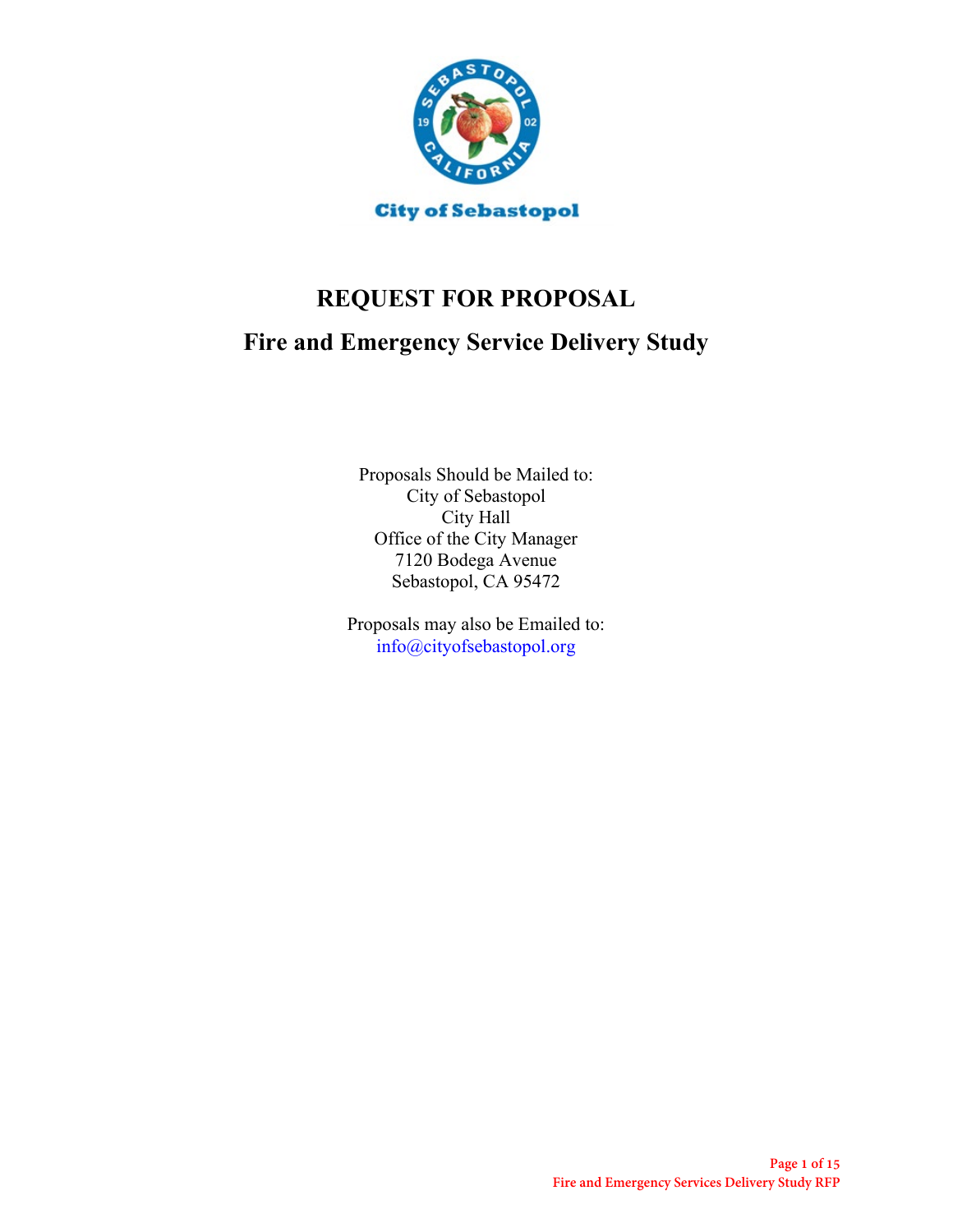The preservation of life and property is an inherent responsibility of all levels of government. Since disasters in many devastating forms may strike at any time, the City of Sebastopol must provide safeguards that will save lives and minimize property damage through prior planning, preparedness measures and training. In an effort to be prepared for these disasters, we must analyze provision of emergency services from the City as a whole, as well as provision from individual departments, including the Fire Department. In a community-wide emergency situation, all City departments will play important roles, but none is as important as the immediate emergency response of Fire personnel.

The City of Sebastopol Ad Hoc Fire Committee was comprised to investigate all viable options for the future reliable funding and staffing of the Sebastopol Fire Department and was tasked with accomplishing due diligence and making recommendations to the Council towards meeting the long term needs of the Sebastopol Fire Department and the planning of the future of the department, funding, personnel recruitment, and building and maintaining leadership for our community.

The Ad Hoc Fire Committee has done initial due diligence in review of consolidation versus maintaining the status quo with a municipal volunteer Fire Department and has met with various City Staff, Agency Officials, other Fire Department personnel, and will provide that background information to the selected consultant.

The City of Sebastopol Fire Chief has submitted his retirement effective December 31, 2022. It is imperative that the City receive timely reports and information to ensure the City makes the best decision for the future of these critical services.

The Request for Proposals is designed to determine the potential to achieve the following benefits to the City of Sebastopol community:

- Increased efficiency
- Improved effectiveness
- Enhanced or expanded service(s)
- Unnecessary cost avoidance(s)
- Coordination and planning of consolidation
- Enhanced supervision/training
- Standardization of services and programs
- Potential reduced or improved ISO rating
- Enhancements to future state and federal grant funding.

# SCOPE OF WORK

Evaluation should focus on the following:

- 1. Retention of City of Sebastopol Volunteer Fire Department with Conversion to 24/7 Staffing Model
- 2. Consolidation of City of Sebastopol Volunteer Fire Department with Gold Ridge Fire Protection District

## Scope of work listed below, includes but is not limited to the following, and is required for Item 1 and Item 2 above.

- Costs Estimates to Include Personnel, Equipment, Infrastructure
- Calculate a per parcel cost for any required funding beyond the Sebastopol Fire Department's current budget allocation
- The financial capacity of each option to provide long-term fire service and recommendations for any additional funding sources not already being captured
- Recommend process to establish and implement either option
- Provide a financial forecast for five years out regarding cost implications for each option <sub>Page 2 of 15</sub>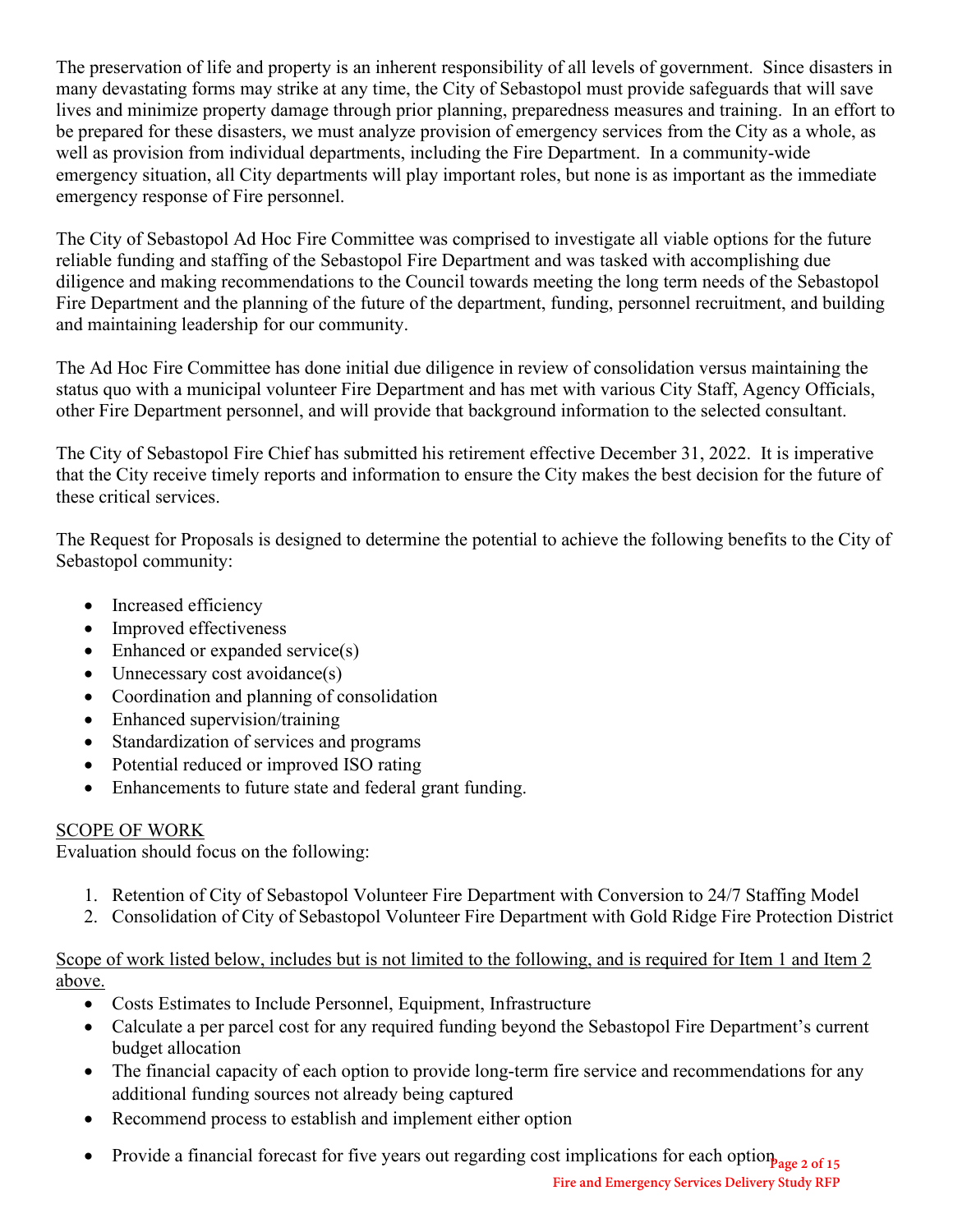The report will develop an analysis of present resources available to meet emergency services requirements, including an inventory of both manpower, apparatus and equipment. The report needs to identify departmental strengths, weaknesses and differences, and provide recommendations to the City of Sebastopol management and City Council.

In general, this effort will provide a realistic recommendation for the resolution of implementation issues and the associated financial implications and provide a comparison to the key items listed below:

Factors to Consider:

- Organization Overview
- Planning For Fire and Emergency Medical Protection
- Calls for Service
- Capital Improvement Plans for Apparatus, Equipment and Infrastructure /Facility(ies)
- Suppression
- Training Programs
- Fire Prevention Program
- Loss Potential
- Contract Administration
- Fiscal Analysis
- Plan of Implementation. A plan of implementation for either 1 or 2 listed below shall be developed as a product of the evaluation.:
	- 1. Retention of City of Sebastopol Volunteer Fire Department with Conversion to 24/7 Staffing Model
	- 2. Consolidation of City of Sebastopol Volunteer Fire Department with Gold Ridge Fire Protection **District**

The preliminary project schedule is as follows:

| • Issue Request for Proposal (RFP)         | June 8, 2022          |
|--------------------------------------------|-----------------------|
| Deadline for inquiries                     | June 22, 2022         |
| • Deadline for Response to inquiries       | June 29, 2022         |
| Proposals due by                           | July 5, 2022          |
| Interviews (may or may not be required)    | Week of July 11, 2022 |
| Negotiate a contract                       | Week of July 11, 2022 |
| Award contract through City Council        | July 19, 2022         |
| Draft report submittal to Ad Hoc Committee | October 4, 2022       |
| Final report submittal to City Council     | November 1, 2022      |
|                                            |                       |

# PROPOSAL CONTENT

Each proposal submitted for this request should contain the following:

1. Understanding of Project:

a. Demonstrate an understanding of the project as it relates to the need for professional services.

2. Work Plan & Methodology:

a. A description of the work plan to complete the project and the methodology for achieving goals. 3. Project management:

- a. Identify the project manager, team members, and their qualifications.
- b. The customer retains the right to accept/reject proposed project manager.
- 4. Experience:

a. Provide a description of previous experience in providing similar services for similar clients.

b. Must have knowledge of California laws and regulations.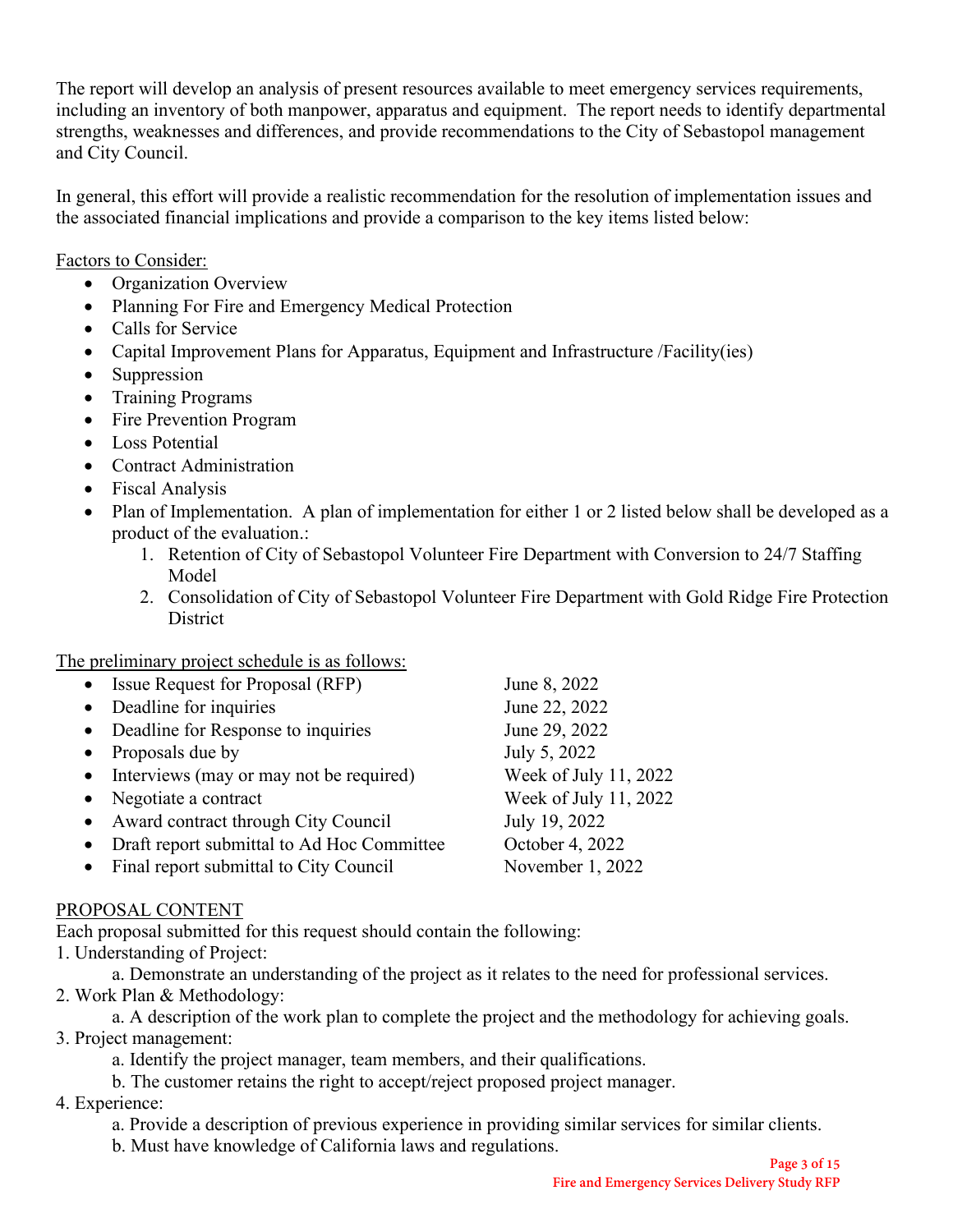- c. Must have experience in prior fire consolidation studies.
- d. Must provide a list of references.
- 5. Price:

a. A project price structure must accompany the proposal detailing specific amounts for personnel services (salaries and fringes) and operations.

6. Project Timeline:

a. Must provide a proposed schedule for carrying out work plan.

7. Evaluation:

a. Provide a description of how successful completion of the project will be evaluated and demonstrated. 8. Client/Reference:

a. List the last ten customers consulted in the related field.

b. Of the last ten customers consulted, list the client actions taken as a result of the study versus the general recommendation made by the Consultant.

## FORM OF PROPOSAL

Proposals shall include the following:

- 1. Scope of work to be included as an exhibit to the contract.
- 2. Project Approach To Project Schedule Identify start date, milestones and completion date.
- 3. Description of how the data will be provided.
- 4. Qualifications and experience of the key individual(s) assigned to this contract.
- 5. Qualifications and experience of the firm with the scope of work.
- 6. Reference contact names, agency, address, and phone number.
- 7. Fixed fee proposal for the work, subtotaled by activity/option analysis with hours and rates. Fee shall be presented in a spreadsheet by the outline of required scope of work as listed above.
- 8. The names of the Consultant's personnel who are to be involved, their titles, and hourly rates for their services.
- 9. All other costs to be included in the contract.

The proposal and any questions regarding this request for proposals should be forwarded to the City of Sebastopol City Manager's Office at the following address:

Office of the City Manager Attn: Larry McLaughlin 7120 Bodega Avenue Sebastopol, CA 95472 Email: [lmclaughlin@cityofsebastopol.org](mailto:lmclaughlin@cityofsebastopol.org)

# EVALUATION PROCESS

Proposals will be evaluated on the following criteria:

- 1. Experience of key individual(s) assigned to the contract.
- 2. Experience of firm in performing this type of service.
- 3. Understanding of project as demonstrated by the thoroughness of the proposal, the introduction of innovative or cost-saving ideas, and approach.
- 4. References from clients for whom similar work was performed.
- 5. Project schedule and depth of staff available to perform services.
- 6. Estimate of resources necessary to perform services.
- 7. Total project cost

# REQUIREMENTS OF THE SUCCESSFUL FIRM:

#### Contracting Guidelines

The firm shall be responsible for complying with the following contracting guidelines:

1. Consultant will furnish all equipment, materials and labor to complete the work by the agreed upon date.

**Fire and Emergency Services Delivery Study RFP**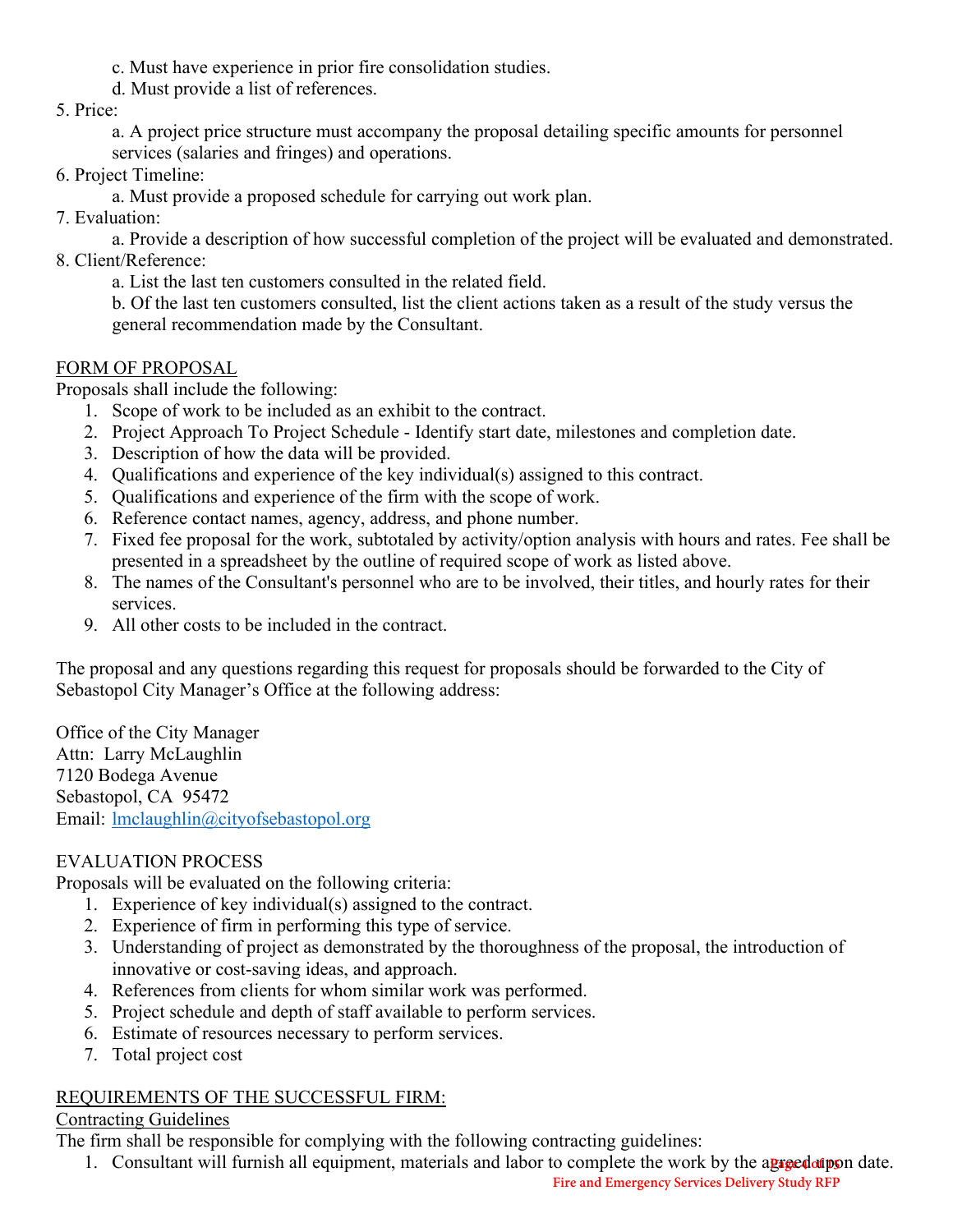- 2. Consultant shall obtain a City of Sebastopol business license.
- 3. Consultant will comply with all applicable laws, rules & regulations including, but not limited to, the requirements of Labor Code §3800 regarding workers' compensation insurance
- 4. Consultant shall comply with City of Sebastopol Insurance (Requirements Attached)

The proposing firm shall demonstrate, in both the proposal and through past practice, as verified through reference checks, a commitment to the City as a client, respecting the City's interests through listening and understanding of needs. The City, Fire Ad Hoc Committee, and Sebastopol Fire Chief will provide information about the existing agency and fire department to consultant. Consultant shall provide requests for such information in writing to the City Manager who will obtain information from Fire Chief.

#### Acceptance of Terms

Submission of a proposal shall constitute acknowledgment and acceptance of all terms and conditions hereinafter set forth in the RFP unless otherwise expressly stated in the proposal.

#### Right of Rejection by the City

Notwithstanding any other provisions of this RFP, the City reserves the right to reject any and all proposals and to waive any informality in a proposal.

#### Financial Responsibility

The proposing firm understands and agrees that the City shall have no financial responsibility for any costs incurred by the proposing firm in responding to this RFP.

#### NEGOTIATION AND AWARD

The selected firm shall be required to enter into a written contract with the City of Sebastopol, similar to the attached. Any requests for changes to the City standard contract shall be raised prior to selection. This RFP and the proposal, or any part thereof, may be incorporated into and made a part of the final contract; however, the City reserves the right to further negotiate the terms and conditions of the contract with the selected firm.

ATTACHMENTS Sample Contract Insurance Requirements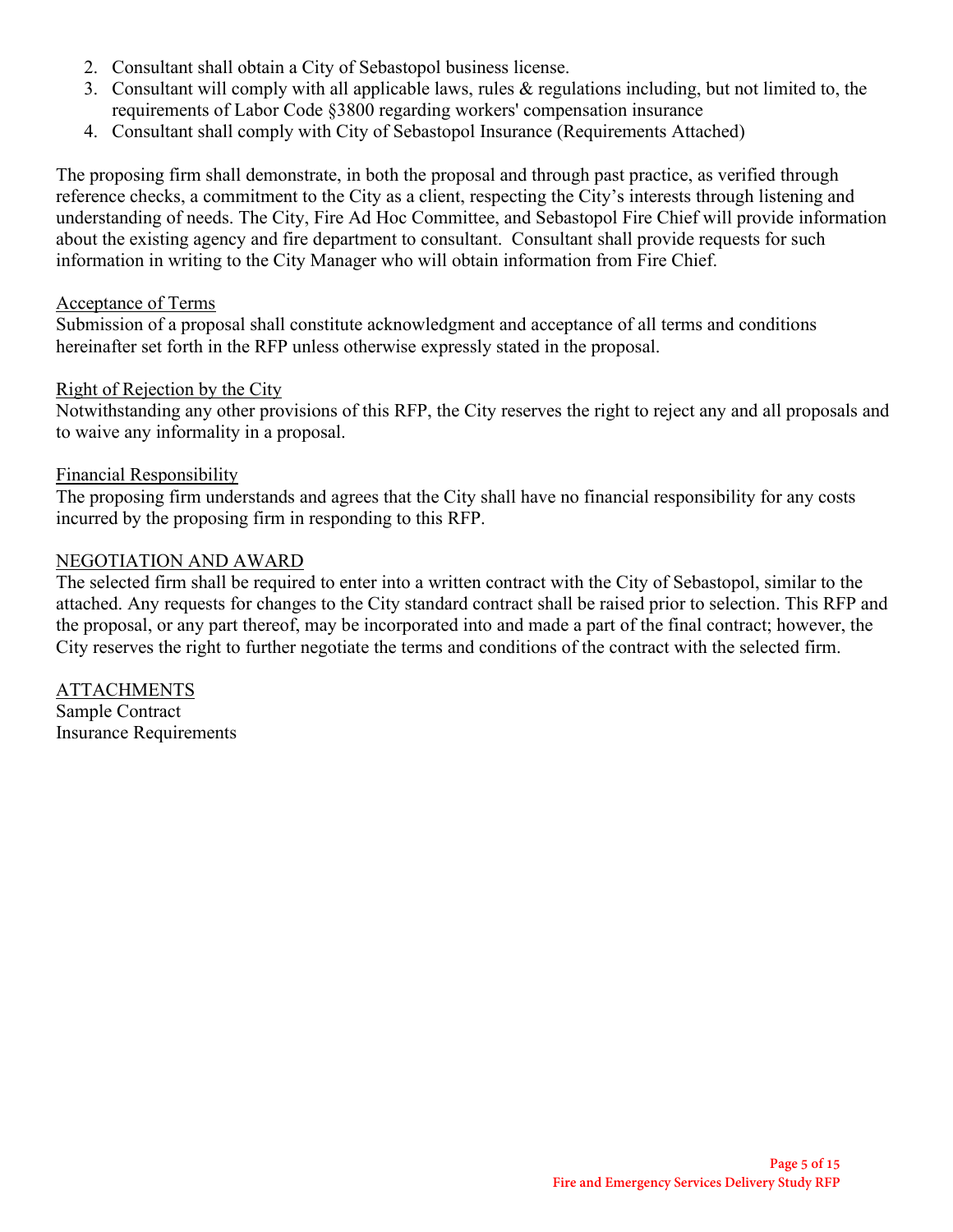#### **AGREEMENT FOR PROFESSIONAL SERVICES**

THIS AGREEMENT made and entered into this \_\_\_\_\_\_\_ day of \_\_\_\_\_\_\_\_\_\_\_, 2022 by and between the City of Sebastopol, a municipal corporation located in the County of Sonoma, State of California, hereinafter referred collectively to as "CITY" and **[Consultant Name],** a California Corporation with principal offices at [1234 Fifth Street, City State, ZIP], hereinafter referred to as "CONSULTANT",

### RECITALS:

WHEREAS, CITY has the need for Fire and Emergency Service Delivery Study services; and

WHEREAS, CITY desires to contract for such services with a private consultant; and

WHEREAS, CONSULTANT is experienced in providing such services for municipal corporations and is able to provide personnel with the proper experience and background to carry out the duties involved; and

WHEREAS CITY wishes to retain CONSULTANT for the performance of said services;

NOW, THEREFORE, in consideration of the mutual covenants, benefits and premises herein stated, the parties hereto agree as follows:

# **SECTION 1 – BASIC SERVICES**

Consultant agrees to perform the services set forth in **Exhibit A, "Scope of Services"** and made part of this Agreement.

# **SECTION 2 – ADDITIONAL SERVICES**

Consultant shall not be compensated for any services rendered in connection with its performance of this Agreement which are in addition to or outside of those set forth in this Agreement or **Exhibit A, "Scope of Services"**, unless such additional services and compensation are authorized in advance and in writing by the City Council or City Manager of the City. NSULTANT is experienced in providing such services for mun<br>is able to provide personnel with the proper experience and bac<br>se involved; and<br>V wishes to reation CONSULTANT for the performance of said<br>ORE, in consideration

#### **SECTION 3 – TIME FOR COMPLETION**

The time for completion of services shall be as identified in **Exhibit A, "Scope of Services"**.

# **SECTION 4 – COMPENSATION AND METHOD OF PAYMENT**

A. Subject to any limitations set forth in this Agreement, City agrees to pay consultant the amount specified in Exhibit A "Proposed Pricing", attached hereto and made a part hereof. Total compensation shall not exceed a total of \$\_\_\_\_\_\_\_\_\_\_\_\_\_\_\_\_, unless additional compensation is approved in accordance with Section 2.

B. Consultant shall furnish to City an original invoice for all work performed and expenses incurred during the preceding month. The invoice shall detail charges by the following categories if applicable: labor (by sub-category), travel, materials, equipment, supplies, subconsultant contracts,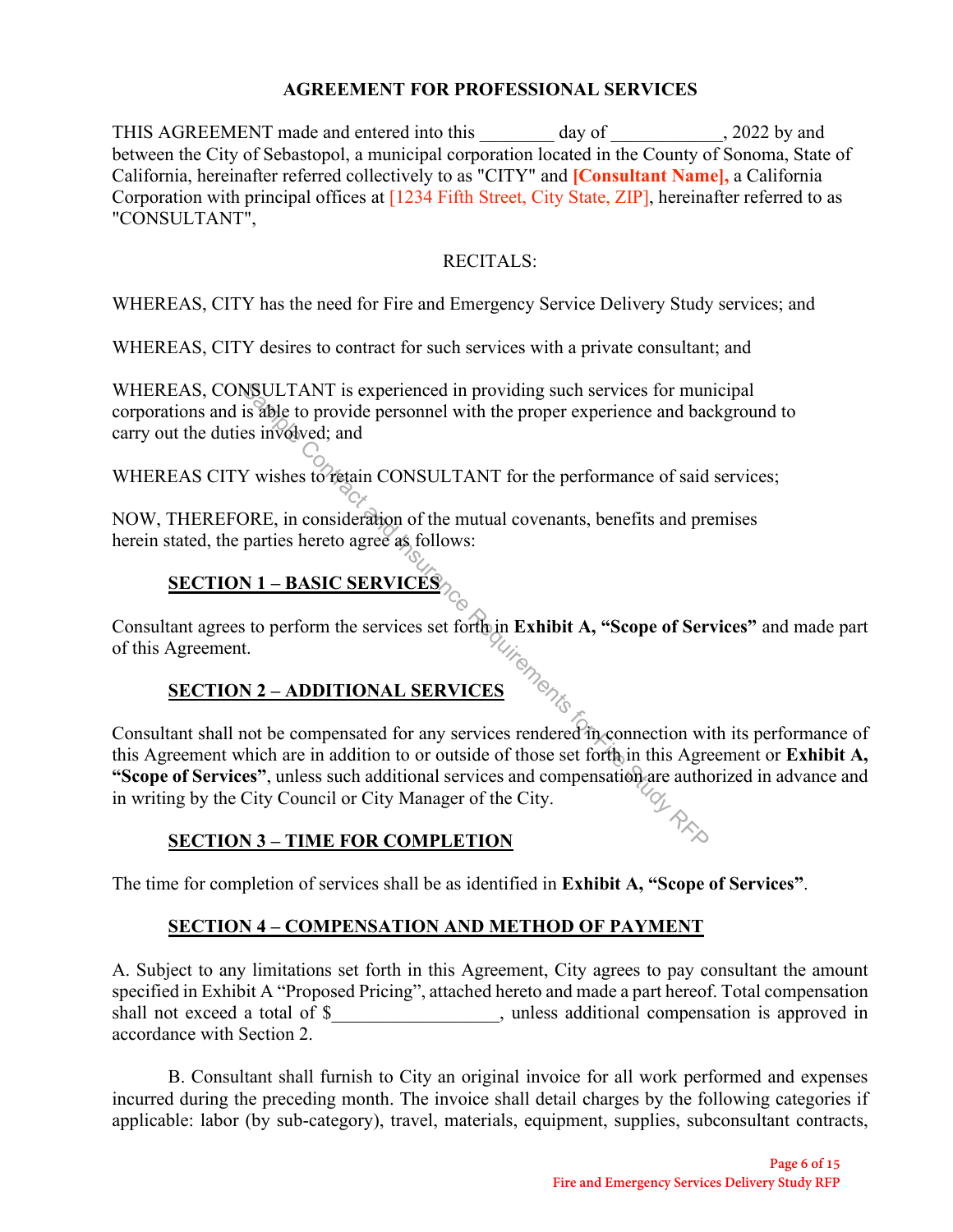and miscellaneous expenses. City shall independently review each invoice submitted to determine whether the work performed and expenses incurred are in compliance with the provisions of this Agreement. If no charges or expenses are disputed, the invoice shall be approved and City will use its best efforts to cause Consultant to be paid within 30 days of receipt of invoice. If any charges or expenses are disputed by City, the original invoice shall be returned by City to Consultant for correction and resubmission. If the City reasonably determines, in its sole judgment, that the invoiced charges and expenses exceed the value of the services performed to date and that it is probable that the Agreement will not be completed satisfactorily within the contract price, City may retain all or a portion of the invoiced charges and expenses. Within thirty (30) days of satisfactory completion of the project, City shall pay the retained amount, if any, to Consultant.

C. Payment to the Consultant for work performed pursuant to this Agreement shall not be deemed to waive any defects in work performed by Consultant.

# **SECTION 5 – STANDARD OF PERFORMANCE**

Consultant represents and warrants that it has the qualifications, experience and facilities necessary to properly perform the services required under this Agreement in a thorough, competent and professional manner. Consultant shall at all times faithfully, competently and to the best of its ability, experience and talent, perform all services described herein. In meeting its obligations under this Agreement, Consultant shall employ, at a minimum, generally accepted standards and practices utilized by persons engaged in providing services similar to those required of Consultant under this Agreement.

# **SECTION 6 – INSPECTION AND FINAL ACCEPTANCE**

City may inspect and accept or reject any of Consultant's work under this Agreement, either during performance or when completed. City shall reject or finally accept Consultant's work within sixty (60) days after submitted to City, unless the parties mutually agree to extend such deadline. City shall reject work by a timely written explanation, otherwise Consultant's work shall be deemed to have been accepted. City's acceptance shall be conclusive as to such work except with respect to latent defects and fraud. Acceptance of any of Consultant's work by City shall not constitute a waiver of any of the provisions of this Agreement including, but not limited to, the sections pertaining to indemnification and insurance. **SAMPLE CONTEXT AND OF PERFORMANCE**<br>
The services required under this Agreement in a thorouse and the services required under this Agreement in a thorouse allem, perform call at all times faithfully, competently and to te

# **SECTION 7 – INSURANCE REQUIRED (EXHIBIT A)**

#### **SECTION 8 – INDEMNIFICATION**

A. Consultant shall indemnify and hold harmless City, its agents, officers, officials, employees, and volunteers from any and all claims, demands, suits, loss, damages, injury, and/or liability (including any and all costs and expenses in connection therewith), incurred by reason of any negligent or otherwise wrongful act or omission of Consultant, its officers, agents, employees and subcontractors, or any of them, under or in connection with this Agreement; and Consultant agrees at its own cost, expense and risk to defend any and all claims, actions, suits, or other legal proceedings brought or instituted against City, its agents, officers, officials, employees and volunteers, or any of them, arising out of such negligent or otherwise wrongful act or omission, and to pay and satisfy any resulting judgments.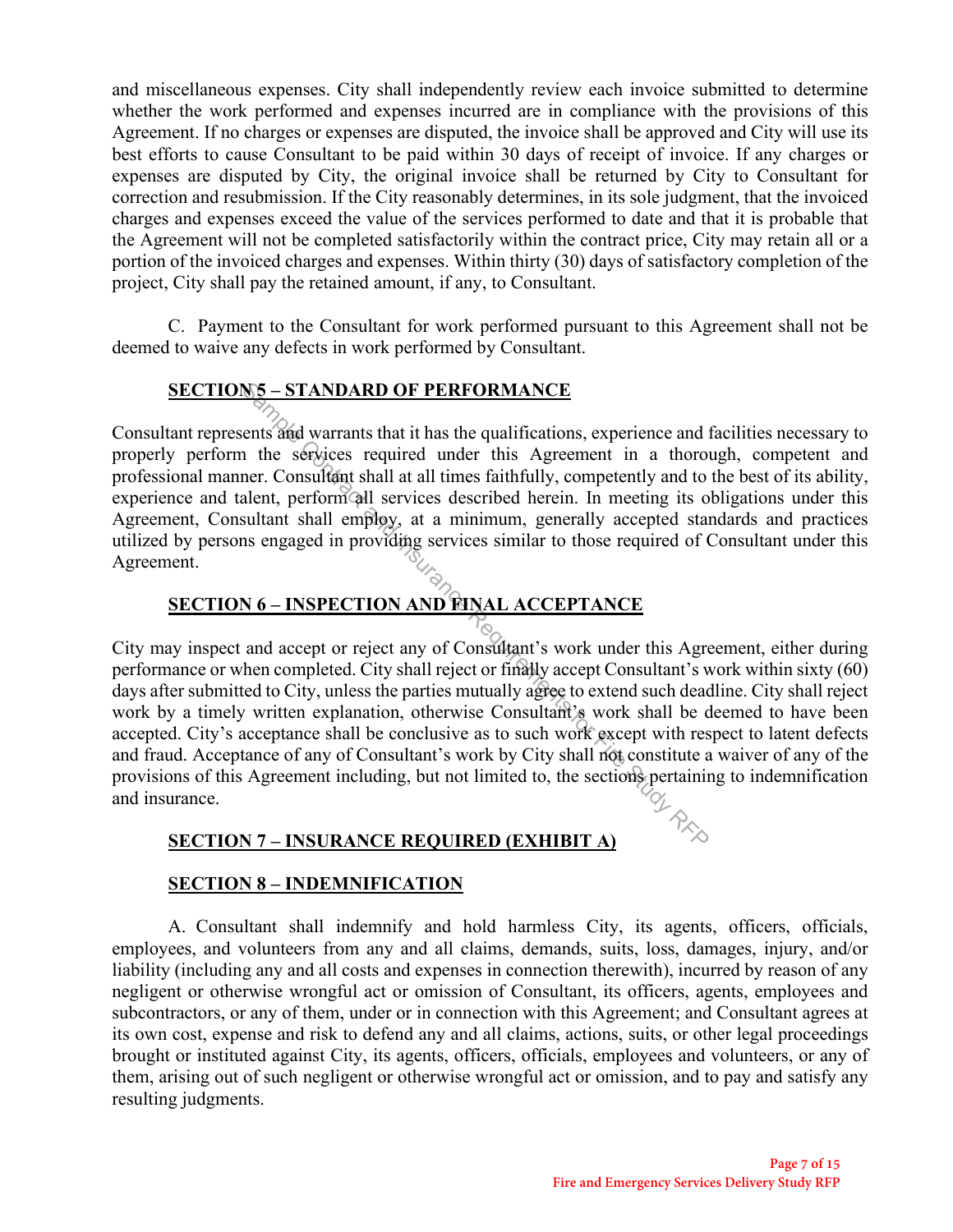B. When Consultant under this Agreement is duly licensed under California Business and Professions Code as an architect, landscape architect, professional engineer, or land surveyor ("design professional"), the provisions of this section regarding Consultant's duty to defend and indemnify apply only to claims that arise out of or relate to the negligence, recklessness, or willful misconduct of the design professional.

C. If any action or proceeding is brought against Indemnitees by reason of any of the matters against which Consultant has agreed to indemnify Indemnitees as provided above, Consultant, upon notice from City, shall defend Indemnitees at Consultant's expense by counsel acceptable to City, such acceptance not to be unreasonably withheld. Indemnitees need not have first paid for any of the matters to which Indemnitees are entitled to Indemnification in order to be so indemnified. The insurance required to be maintained by Consultant shall ensure Consultant's obligations under this section, but the limits of such insurance shall not limit the liability of Consultant hereunder. The provisions of this section shall survive the expiration or earlier termination of this Agreement.

D. The provisions of this section do not apply to claims to the extent occurring as a result of the City's sole negligence or willful acts or misconduct.

# **SECTION 9 – INDEPENDENT CONTRACTOR STATUS**

A. Consultant is and shall at all times remain a wholly independent contractor and not an officer, employee, or agent of City. Consultant shall have no authority to bind City in any manner, nor to incur an obligation, debt or liability of any kind on behalf of or against City, whether by contract or otherwise, unless such authority is expressly conferred under this Agreement or is otherwise expressly conferred in writing by City.

 B. The personnel performing the services under this Agreement on behalf of Consultant shall at all times be under Consultant's exclusive direction and control. Neither City, nor any elected or appointed boards, officers, officials, employees or agents of City, shall have control over the conduct of Consultant or any of Consultant's officers, employees or agents, except as set forth in this Agreement. Consultant shall not at any time or in any manner represent that Consultant or any of Consultant's officers, employees or agents are in any manner officials, officers, employees or agents of City. Says of this section do not apply to claims to the extent ocelligence or willful acts or misconduct.<br>
N 9 – INDEPENDENT CONTRACTOR STATUS<br>
lltant is and shall at all times remain a wholly independent control of the study

C. Neither Consultant, nor any of Consultant's officers, employees or agents, shall obtain any rights to retirement, health care or any other benefits which may otherwise accrue to City's employees. Consultant expressly waives any claim Consultant may have to any such rights.

#### **SECTION 10 – CONFLICTS OF INTEREST**

A. Consultant covenants that neither it, nor any officer or principal of its firm, has or shall acquire any interest, directly or indirectly, which would conflict in any manner with the interests of City or which would in any way hinder Consultant's performance of services under this Agreement. Consultant further covenants that in the performance of this Agreement, no person having any such interest shall be employed by it as an officer, employee, agent, or subcontractor without the express written consent of the City Manager. Consultant agrees to at all times avoid conflicts with the interests of City in the performance of this Agreement.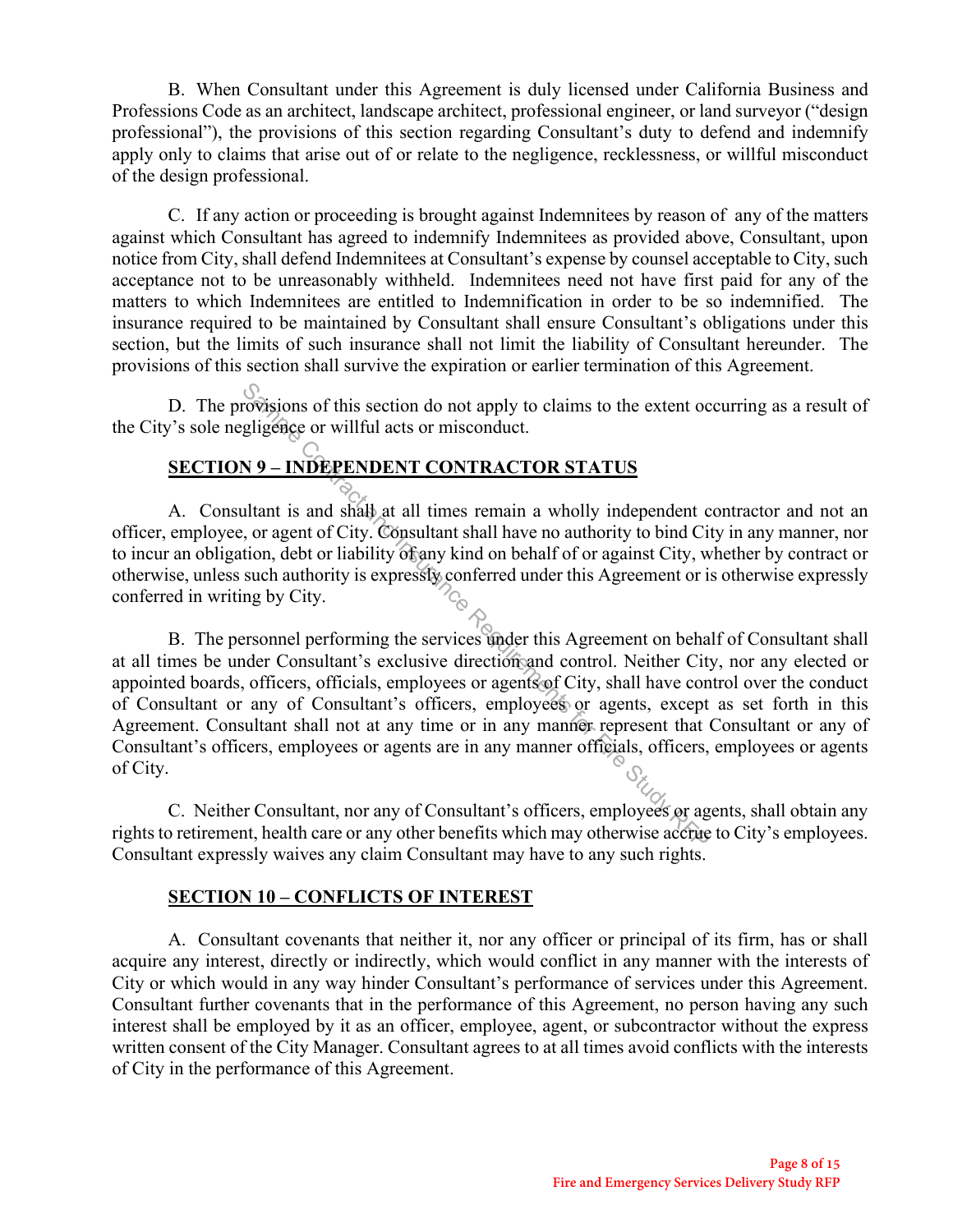B. City understands and acknowledges that Consultant is, as of the date of execution of this Agreement, independently involved in the performance of non-related services for other governmental agencies and private parties. Consultant is aware of any stated position of City relative to such projects. Any future position of City on such projects shall not be considered a conflict of interest for purposes of this section.

#### **SECTION 11 – OWNERSHIP OF DOCUMENTS**

 A. All original maps, models, designs, drawings, photographs, studies, surveys, reports, data, notes, computer files, files and other documents prepared, developed or discovered by Consultant in the course of providing any services pursuant to this Agreement shall become the sole property of City and may be used, reused or otherwise disposed of by City without the permission of the Consultant. When requested by City, but no later than three years after project completion, Consultant shall deliver to City all such original maps, models, designs, drawings, photographs, studies, surveys, reports, data, notes, computer files, files and other documents.

B. All copyrights, patents, trade secrets, or other intellectual property rights associated with any ideas, concepts, techniques, inventions, processes, improvements, developments, works of authorship, or other products developed or created by Consultant during the course of providing services (collectively the "Work Product") shall belong exclusively to City. The Work Product shall be considered a "work made for hire" within the meaning of Title 17 of the United States Code. Without reservation, limitation, or condition, Consultant hereby assigns, at the time of creation of the Work Products, without any requirement of further consideration, exclusively and perpetually, any and all right, title, and interest Consultant may have in the Work Product throughout the world, including without limitation any copyrights, patents, trade secrets, or other intellectual property rights, all rights of reproduction, all rights to create derivative works, and the right to secure registrations, renewals, reissues, and extensions thereof. These the product and other documents.<br>
Section of the intellectual property rights, techniques, invalues the report of the product successes, improvements, developed or created by Consultant during the evely the "Work Pr

# **SECTION 12 – CONFIDENTIAL INFORMATION; RELEASE OF INFORMATION**

A. All information gained or work product produced by Consultant in performance of this Agreement shall be considered confidential, unless such information is in the public domain or already known to Consultant. Consultant shall not release or disclose any such information or work product to persons or entities other than City without prior written authorization from the City Manager, except as may be required by law.

B. Consultant, its officers, employees, agents or subcontractors, shall not, without prior written authorization from the City Manager or unless requested by the City Attorney of City, voluntarily provide declarations, letters of support, testimony at depositions, response to interrogatories or other information concerning the work performed under this Agreement. Response to a subpoena or court order shall not be considered "voluntary" provided consultant gives City notice of such court order or subpoena.

C. If Consultant, or any officer, employee, agent, or subcontractor of Consultant, provides any information or work product in violation of this Agreement, then City shall have the right to reimbursement and indemnity from Consultant for any damages, costs and fees, including attorney's fees, caused by or incurred as a result of Consultant's conduct.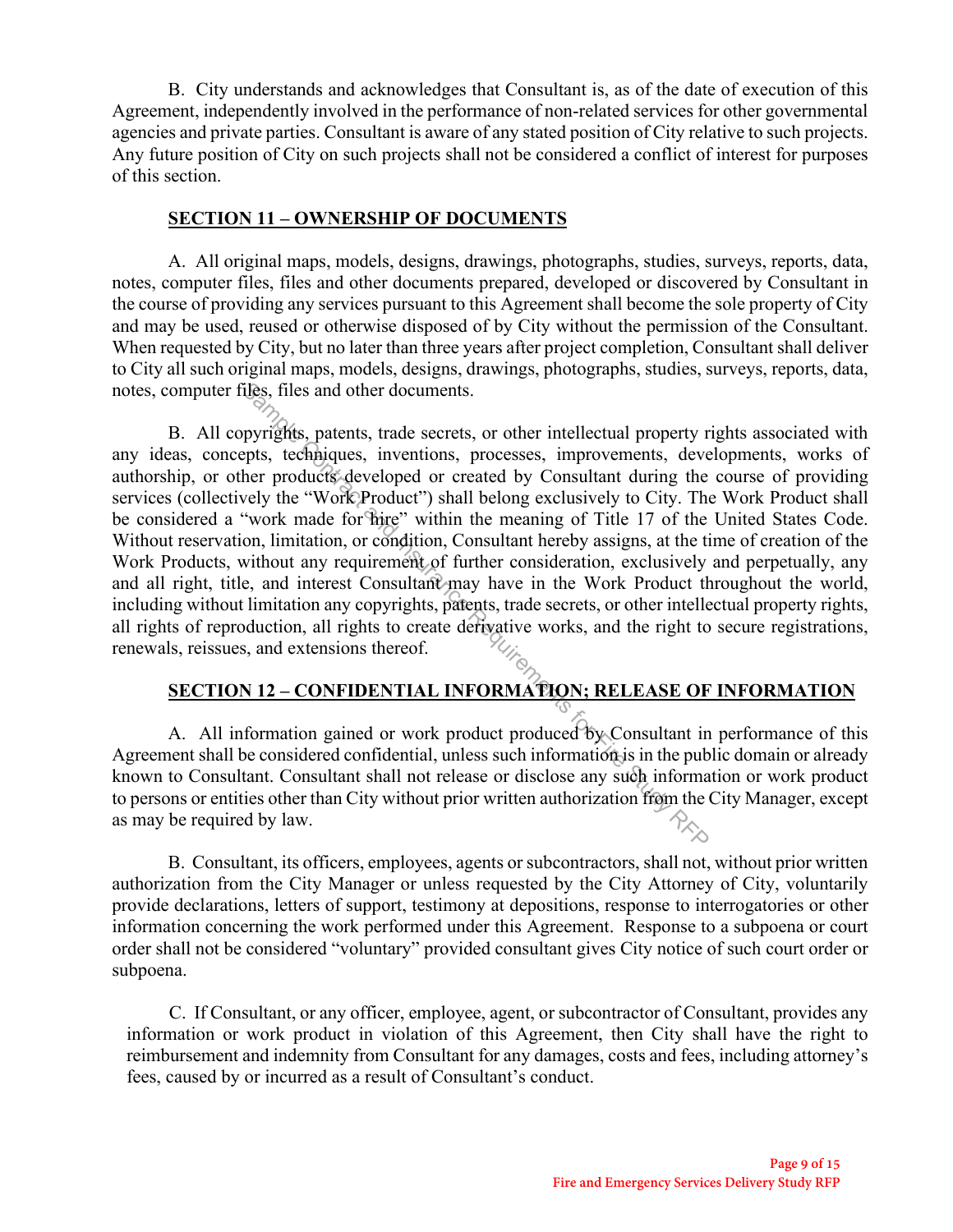D. Consultant shall promptly notify City should Consultant, its officers, employees, agents or subcontractors be served with any summons, complaint, subpoena, notice of deposition, request for documents, interrogatories, request for admissions or other discovery request, court order or subpoena from any party regarding this Agreement and the work performed thereunder. City retains the right, but has no obligation, to represent Consultant or be present at any deposition, hearing or similar proceeding. Consultant agrees to cooperate fully with City and to provide City with the opportunity to review any response to discovery requests provided by Consultant. However, this right to review any such response does not imply or mean the right by City to control, direct, or rewrite such response.

#### **SECTION 13 – SUSPENSION OF WORK**

City may, at any time, by ten (10) days written notice suspend further performance by Consultant. All suspensions shall extend the time schedule for performance in a mutually satisfactory manner and Consultant shall be paid for services performed and reimbursable expenses incurred prior to the suspension date.

# **SECTION 14 – COMPLIANCE WITH LAW**

Consultant shall keep itself informed of and comply with all applicable federal, state and local laws, statutes, codes, ordinances, regulations and rules in effect during the term of this Agreement. Consultant shall obtain any and all licenses, permits and authorizations necessary to perform the services set forth in this Agreement. Neither City, nor any elected or appointed boards, officers, officials, employees or agents of City, shall be liable, at law or in equity, as a result of any failure of Consultant to comply with this section. Shall be paid for services performed and reimbursable expenses<br>
Sample Contract Contract Contract Article Contract and Contract and Section 114 – COMPLIANCE WITH LAW<br>
Reep itself informed of and comply with all applicable

#### **SECTION 15 – COMPLIANCE WITH CIVIL RIGHTS**

During the performance of this contract, Consultant agrees as follows:

A. Equal Employment Opportunity. In connection with the execution of this Agreement, Consultant shall not discriminate against any employee or applicant for employment because of race, religion, color, ancestry, age, sexual orientation, physical handicap, medical condition, marital status, sex, or national origin. Such actions shall include, but not be limited to, the following: employment, promotion, upgrading, demotion, or transfer; recruitment or recruitment advertising; layoff or termination; rate of pay or other forms of compensation; and selection for training including apprenticeship.

B. Nondiscrimination Civil Rights Act of l964. Consultant will comply with all federal regulations relative to nondiscrimination to federally-assisted programs.

C. Solicitations for Subcontractors including Procurement of Materials and Equipment. In all solicitations, either by competitive bidding or negotiations, made by Consultant for work to be performed under a subcontract, including procurement of materials or leases of equipment, each potential subcontractor, supplier, or lessor shall be notified by Consultant of Consultant's obligations under this Agreement and the regulations relative to nondiscrimination.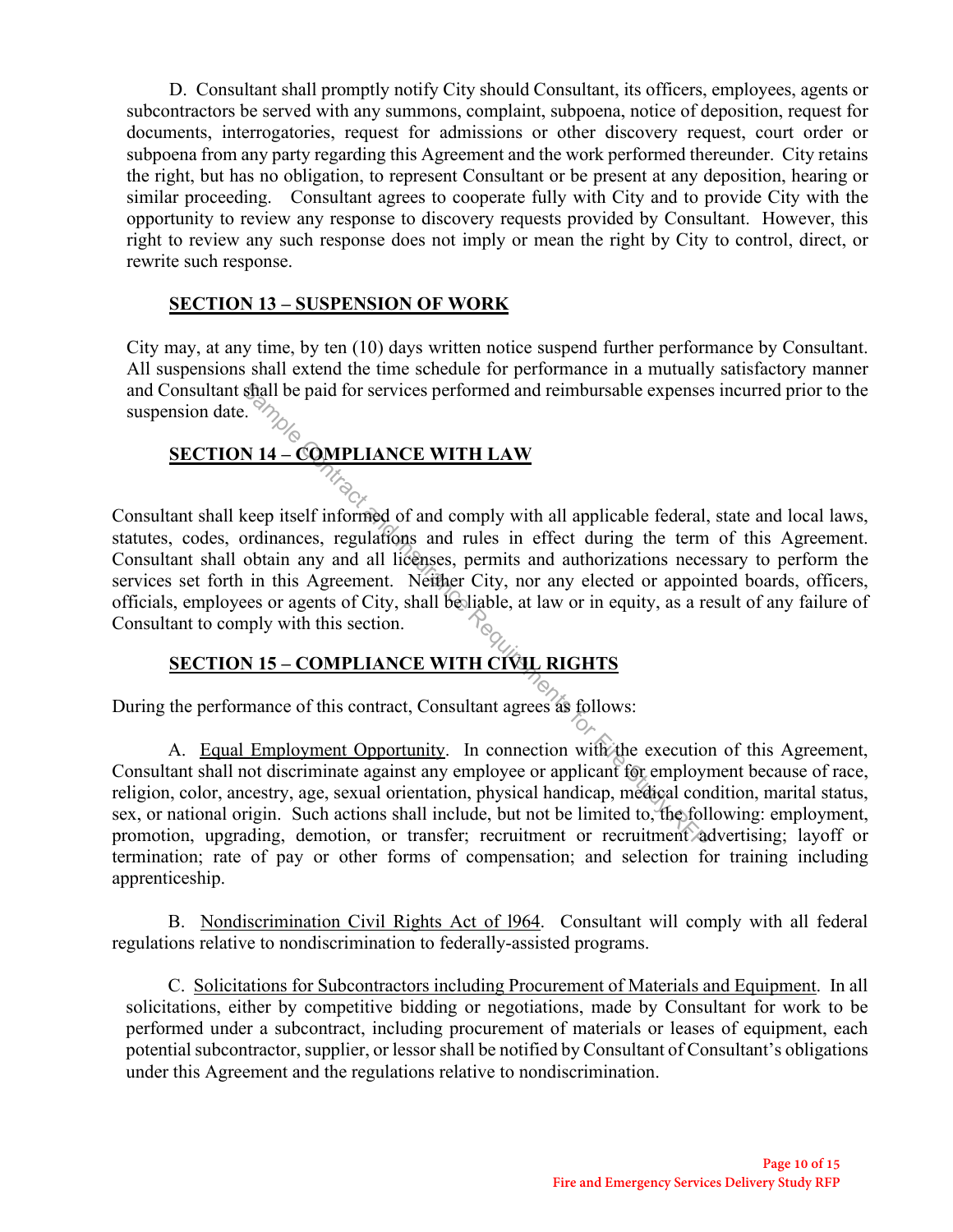#### **SECTION 16 – RECORDS**

A. Records of Consultant's direct labor costs, payroll costs, and reimbursable expenses pertaining to this project covered by this Agreement will be kept on a generally recognized accounting basis and made available to City if and when required for a period of up to 3 years from the date of Consultant's final invoice.

 B. Consultant's records and design calculations will be available for examination and audit if and as required. The cost of any reproductions shall be paid by City.

#### **SECTION 17 – COOPERATION BY CITY**

All public information, data, reports, records, and maps as are existing and available to City as public records, and which are necessary for carrying out the work as outlined in the Exhibit A, "Scope of Services", shall be furnished to Consultant in every reasonable way to facilitate, without undue delay, the work to be performed under this Agreement.

# **SECTION 18 – NOTICES**

All notices required or permitted to be given under this Agreement shall be in writing and shall be personally delivered, or sent by facsimile or first class mail, addressed as follows:

To City: City Manager 7120 Bodega Ave Sebastopol, California 95472 To Consultant: Consultant Name Address Efurnished to Consultant in every reasonable way to facilitate, reformed under this Agreement.<br>  $\overrightarrow{M318 - \overrightarrow{M211CES}}$ <br>
red or permitted to be given under this Agreement shall be in<br>
red, or sent by factosimile or first c

Notice shall be deemed effective on the date personally delivered or transmitted by facsimile, or, if mailed, three (3) days after deposit in the custody of the U.S. Postal Service.

City, State, Zip Code

#### **SECTION 19 – TERMINATION**

A. City may terminate this Agreement, with or without cause, at any time by giving ten (10) days written notice of termination to Consultant. If such notice is given, Consultant shall cease immediately all work in progress.

B. If either Consultant or City fail to perform any material obligation under this Agreement, then, in addition to any other remedies, either Consultant, or City may terminate this Agreement immediately upon written notice.

C. Upon termination of this Agreement by either Consultant or City, all property belonging to City which is in Consultant's possession shall be delivered to City. Consultant shall furnish to City a final invoice for work performed and expenses incurred by Consultant, prepared as set forth in this Agreement.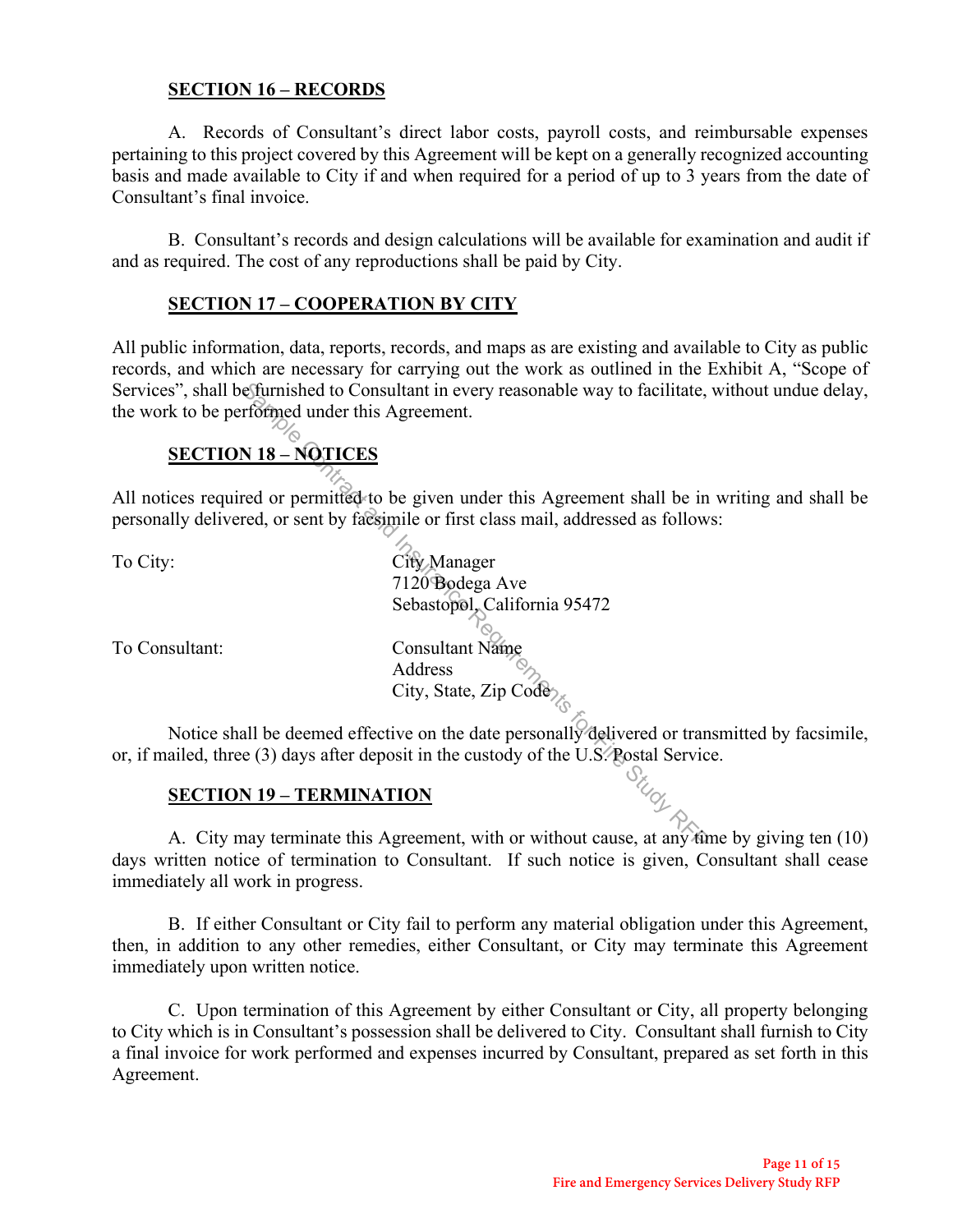## **SECTION 20 – ATTORNEY FEES**

If litigation or other proceeding is required to enforce or interpret any provision of this Agreement, the prevailing party in such litigation or other proceeding shall be entitled to an award of reasonable attorneys' fees, costs and expenses, in addition to any other relief to which it may be entitled. In addition, any legal fees, costs and expenses incurred to enforce the provisions of this Agreement shall be reimbursed to the prevailing party.

#### **SECTION 21 – ENTIRE AGREEMENT**

This Agreement, including the attached Exhibits, is the entire, complete, final and exclusive expression of the parties with respect to the matters addressed therein and supersedes all other agreements or understandings, whether oral or written, or entered into between Consultant and City prior to the execution of this Agreement. No statements, representations or other agreements, whether oral or written, made by any party which are not embodied herein shall be valid and binding unless in writing duly executed by the parties or their authorized representatives.

#### **SECTION 22 – SUCCESSORS AND ASSIGNS**

This Agreement shall be binding on the heirs, executors, administrators, successors and assigns of the parties. However, this Agreement shall not be assigned by Consultant without written consent of the City.

# **SECTION 23 – CONTINUITY OF PERSONNEL**

Consultant shall make every reasonable effort to maintain the stability and continuity of Consultant's staff assigned to perform the services required under this Agreement. Consultant shall notify City of any changes in Consultant's staff assigned to perform the services required under this Agreement, prior to any such performance. prior to any such performance. Whether oral or written, or entered into between Consultant a<br>
Agreement. No statements, representations or other agreement<br>
any party which are not embodied herein shall be valid and bind<br>
the partics or their authorized

#### **SECTION 24 – DEFAULT**

In the event that Consultant is in default under the terms of this Agreement, the City shall not have any obligation or duty to continue compensating Consultant for any work performed after the date of default and may terminate this Agreement immediately by written notice to Consultant.

#### **SECTION 25 – WAIVER**

Waiver by any party to this Agreement of any term, condition, or covenant of this Agreement shall not constitute a waiver of any other term, condition, or covenant. Waiver by any party of any breach of the provisions of this Agreement shall not constitute a waiver of any other provision, nor a waiver of any subsequent breach or violation of any provision of this Agreement. Acceptance by City of any work or services by Consultant shall not constitute a waiver of any of the provisions of this Agreement.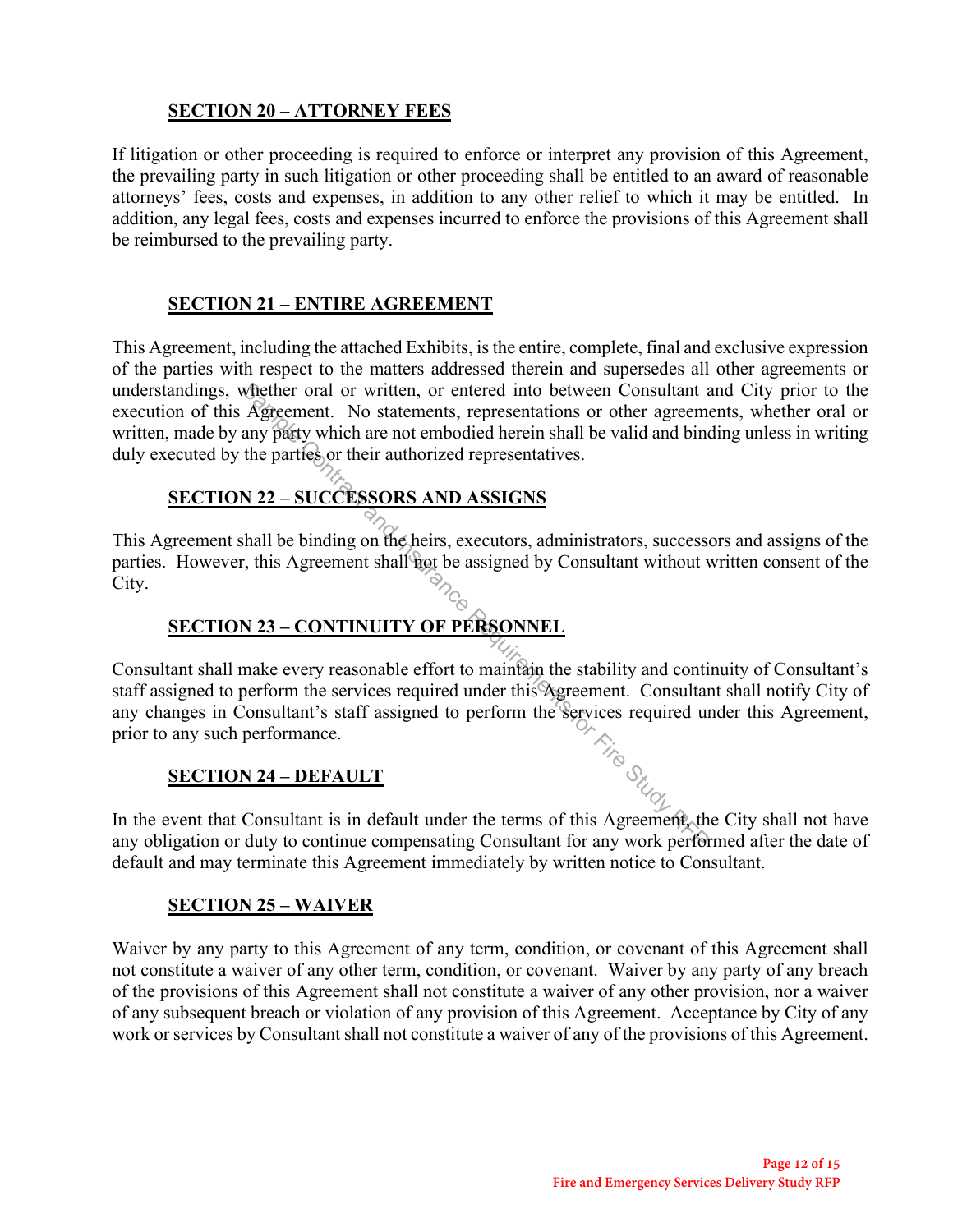## **SECTION 26 – LAW TO GOVERN; VENUE**

This Agreement shall be interpreted, construed and governed according to the laws of the State of California. In the event of litigation between the parties, venue in state trial courts shall lie exclusively in the County of Sonoma. In the event of litigation in a U.S. District Court, venue shall lie exclusively in the Northern District of California, in San Francisco.

#### **SECTION 27 – SEVERABILITY**

If any term, condition or covenant of this Agreement is declared or determined by any court of competent jurisdiction to be invalid, void or unenforceable, the remaining provisions of this Agreement shall not be affected thereby and the Agreement shall be read and construed without the invalid, void or unenforceable provision(s).

#### **SECTION 28 – SPECIAL PROVISIONS**

This Agreement is subject to the following special provisions: none.

IN WITNESS WHEREOF, the parties hereto have accepted, made, and executed this Agreement upon the terms, conditions, and provisions above stated, the day and year first above written.  $\frac{8.28 - \text{SPECTAL PROVISIONS}}{2}$ <br>
s subject to the following special provisions: none.<br>
IESS WHEREOF, the parties hereto have accepted, made,<br>
the terms, conditions, and provisions above stated, the day<br>  $\frac{1}{2}$ <br>
City:<br>  $\frac{1}{2}$ 

 $\text{Constant:}$  City:

By: \_\_\_\_\_\_\_\_\_\_\_\_\_\_\_\_\_\_\_\_\_\_\_\_\_\_\_\_\_\_\_\_ By: \_\_\_\_\_\_\_\_\_\_\_\_\_\_\_\_\_\_\_\_\_\_\_\_

Name:  $N_{\odot}$  Name: Larry McLaughlin

Approved as to Form:

| By:                    |  |
|------------------------|--|
| Name: Larry McLaughlin |  |
| Title: City Attorney   |  |

Title: Title: Title: City Manager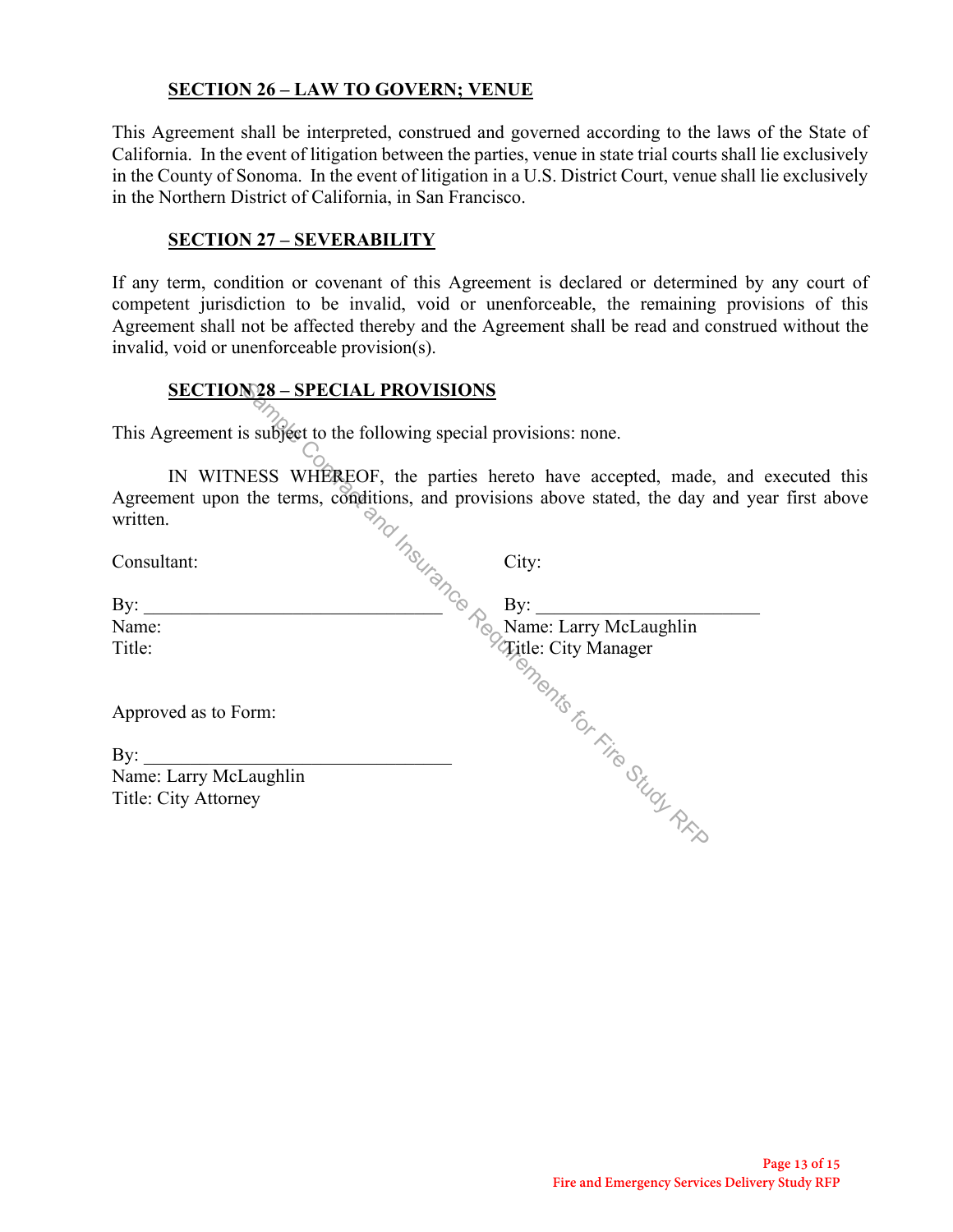

# **EXHIBIT A City of Sebastopol Insurance Requirements for Consultants**

Consultant shall procure and maintain for the duration of the contract insurance against claims for injuries to persons or damages to property which may arise from or in connection with the performance of the work hereunder by the Consultant, its agents, representatives, or employees.

#### **MINIMUM SCOPE AND LIMIT OF INSURANCE**

Coverage shall be at least as broad as:

- 1. Commercial General Liability (CGL): Insurance Services Office Form CG 00 01 covering CGL on an "occurrence" basis, including products and completed operations, property damage, bodily injury, and personal  $\&$  advertising injury with limits no less than \$2,000,000 per occurrence. If a general aggregate limit applies, either the general aggregate limit shall apply separately to this project/location (ISO CG 25 03 or 25 04) or the general aggregate limit shall be twice the required occurrence limit.  $\mathbb{C}_{\cap}$
- 2. Automobile Liability: Insurance Services Office Form Number CA 0001 covering, Code 1 (any auto), or if Consultant has no owned autos, Code 8 (hired) and 9 (non-owned), with limit no less than \$1,000,000 per accident for bodily injury and property damage.
- 3. Workers' Compensation insurance, as required by the State of California, with Statutory Limits, and Employer's Liability Insurance with limit of no less than \$1,000,000 per accident for bodily injury or disease.

(Not required if consultant provides written verification that it has no employees)

4. Professional Liability (Errors and Omissions) Insurance appropriates to the Consultant's profession, with limit no less than \$2,000,000 per occurrence or claim, \$2,000,000 aggregate. The Retroactive Date must be shown and must be before the date of the contract or the beginning of contract work. Insurance must be maintained and evidence of insurance must be provided for at least five (5) years after completion of the contract of work. If coverage is canceled or non-renewed, and not replaced with another claims-made policy form with a Retroactive Date prior to the contract effective date, the Consultant must purchase "extended reporting" coverage for a minimum of five (5) years after completion of contract work. A copy of the claims reporting requirements must be submitted to the City of Sebastopol for review. All stretting in the set of the means of the set than \$2,000,000 per occurrence in the limit spelies, either the general aggregate limit shall apply separately ation (ISO CG 25 03 or 25 04) or the general aggregate limit

If the Consultant maintains broader coverage and/or higher limits than the minimums shown above, the City of Sebastopol requires, and shall be entitled to, the broader coverage and/or higher limits maintained by the Consultant. Any available insurance proceeds in excess of the specified minimum limits of insurance and coverage shall be available to the City of Sebastopol.

#### **Other Insurance Provisions**

The insurance policies are to contain, or be endorsed to contain, the following provisions:

The City of Sebastopol, its officers, officials, employees, and volunteers are to be covered as additional insureds on the CGL policy with respect to liability arising out of work or operations performed by or on behalf of the Consultant including materials, parts, or equipment furnished in connection with such work or operations.

General liability coverage can be provided in the form of an endorsement to the Consultant's insurance at least as broad as one of the following ISO ongoing operations Forms: CG 20 10 or CG 20 26 or CG 20 33 (not allowed from subcontractors), or CG 20 38; **and** one of the following ISO completed operations Forms: CG 20 37, 2039 (not allowed from subcontractors), or CG 20 40.